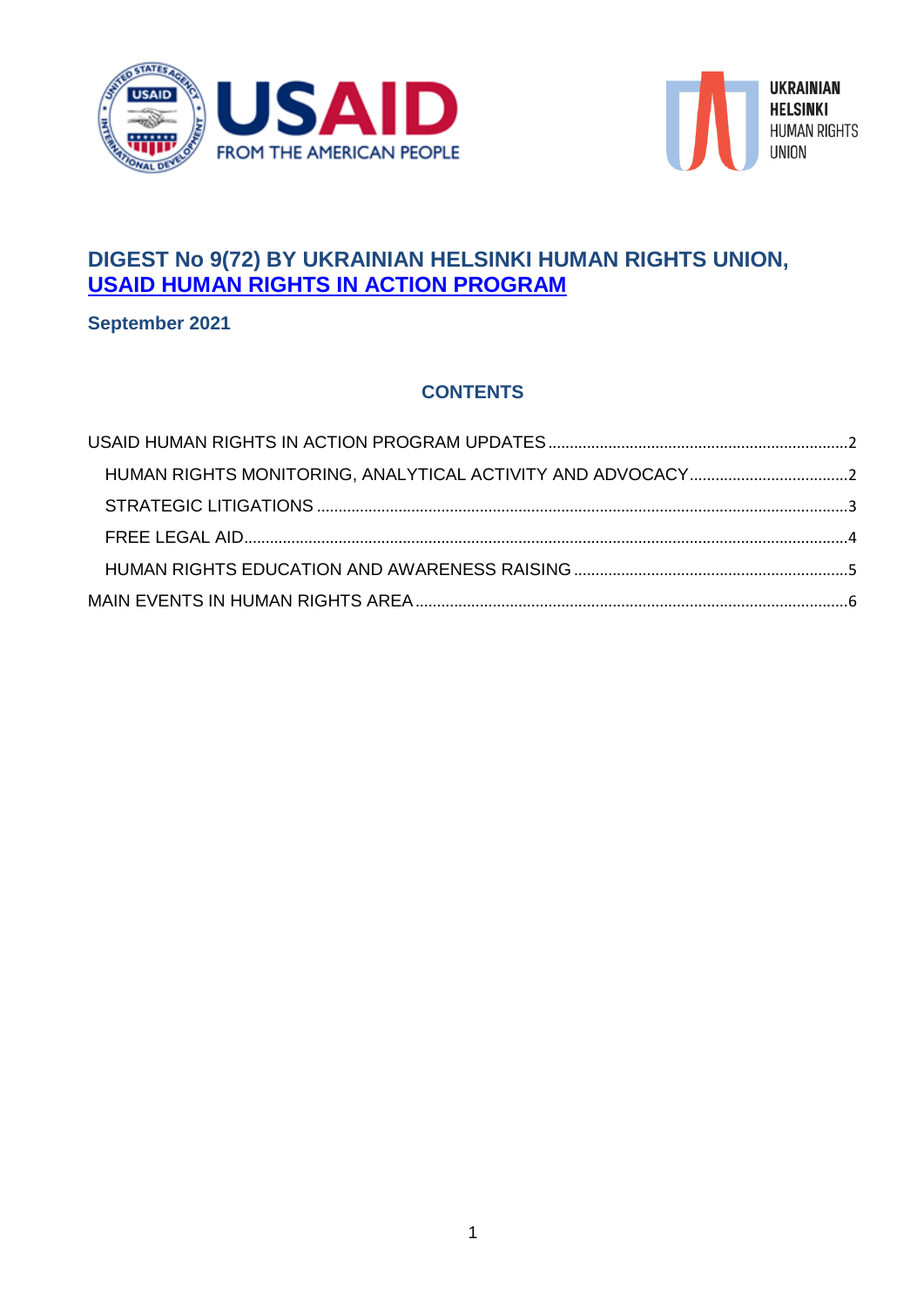



## <span id="page-1-0"></span>**USAID HUMAN RIGHTS IN ACTION PROGRAM UPDATES**

## <span id="page-1-1"></span>**HUMAN RIGHTS MONITORING, ANALYTICAL ACTIVITY AND ADVOCACY**

**If adopted, Ukraine will finally have legislative mechanisms to protect those imprisoned as a result of Russia's aggression against Ukraine as well as their families** *(links are in Ukrainian)*

Ukraine's President [submitted](https://www.facebook.com/ppu.gov.ua/posts/1765315710523506) to the Verkhovna Rada the draft law No 6104 "On social and legal protection of persons deprived of their personal liberty in result of armed aggression against Ukraine and of their family members" (marking it as an urgent one) along with a number of accompanying draft laws. This piece of legislation, being an integral part of the Crimea Platform "legislative package", is extremely important for the legislative settlement of issues relating to the social and legal protection of the said categories of Ukrainian citizens.

This is the issue that [has been raised](https://www.facebook.com/Ugspl/posts/4404814479566474) at the very beginning of the armed conflict by human rights groups (including UHHRU/USAID Human Rights in Action Program), continuously advocated for many vears through different means, and finally completed in cooperation with the responsible state bodies (e.g. Presidential Mission in Crimea and the Reintegration Ministry).

Through a series of tailored advocacy measures, UHHRU/USAID Program and ally domestic human rights groups decided to call on the Verkhovna Rada to urgently consider this draft law. This, among other efforts, includes a [street performance](https://www.facebook.com/Ugspl/posts/4418612768186645)<sup>1</sup> on the occasion of Volodymyr Dudka's birthday *(see photo)*, a detained Ukrainian naval officer being one of the Kremlin's political prisoners, as a sound example of Kremlin's blatant wrongdoings.



У РОСІЙСЬКИЙ ТЮРМІ

### **Attending Opinion Festival 2021** *(links are in Ukrainian)*



UHHRU/USAID Program took part in the Opinion Festival 2021, fourth in a row, hosted in Severodonetsk of Luhansk Oblast. Two topics were given voice under Program's active participation: 1) ["How Ukraine has created a](https://www.facebook.com/Ugspl/posts/4357670107614245)  [unique state monitoring and documentation](https://www.facebook.com/Ugspl/posts/4357670107614245)  [system and what are its purposes?"](https://www.facebook.com/Ugspl/posts/4357670107614245), jointly with the Reintegration Ministry; 2) ["Militarization of](https://www.facebook.com/Ugspl/posts/4362754960439093)  [education field in Donbas and Crimea: what should](https://www.facebook.com/Ugspl/posts/4362754960439093)  [Ukraine do?"](https://www.facebook.com/Ugspl/posts/4362754960439093). Going extra mile, UHHRU/USAID Program met with Luhansk Oblast Prosecutor's Office to officially [bond with them](https://www.facebook.com/Ugspl/posts/4338887222825867) for the sake of no

war-related crime to escape attention of documentators and be uploaded into system's database.

 $\overline{a}$ <sup>1</sup> [Additional link,](https://suspilne.media/167975-den-narodzenna-politvazna-dudki-iz-sum-ak-pidtrimuut-branca-kremla/) in Ukrainian.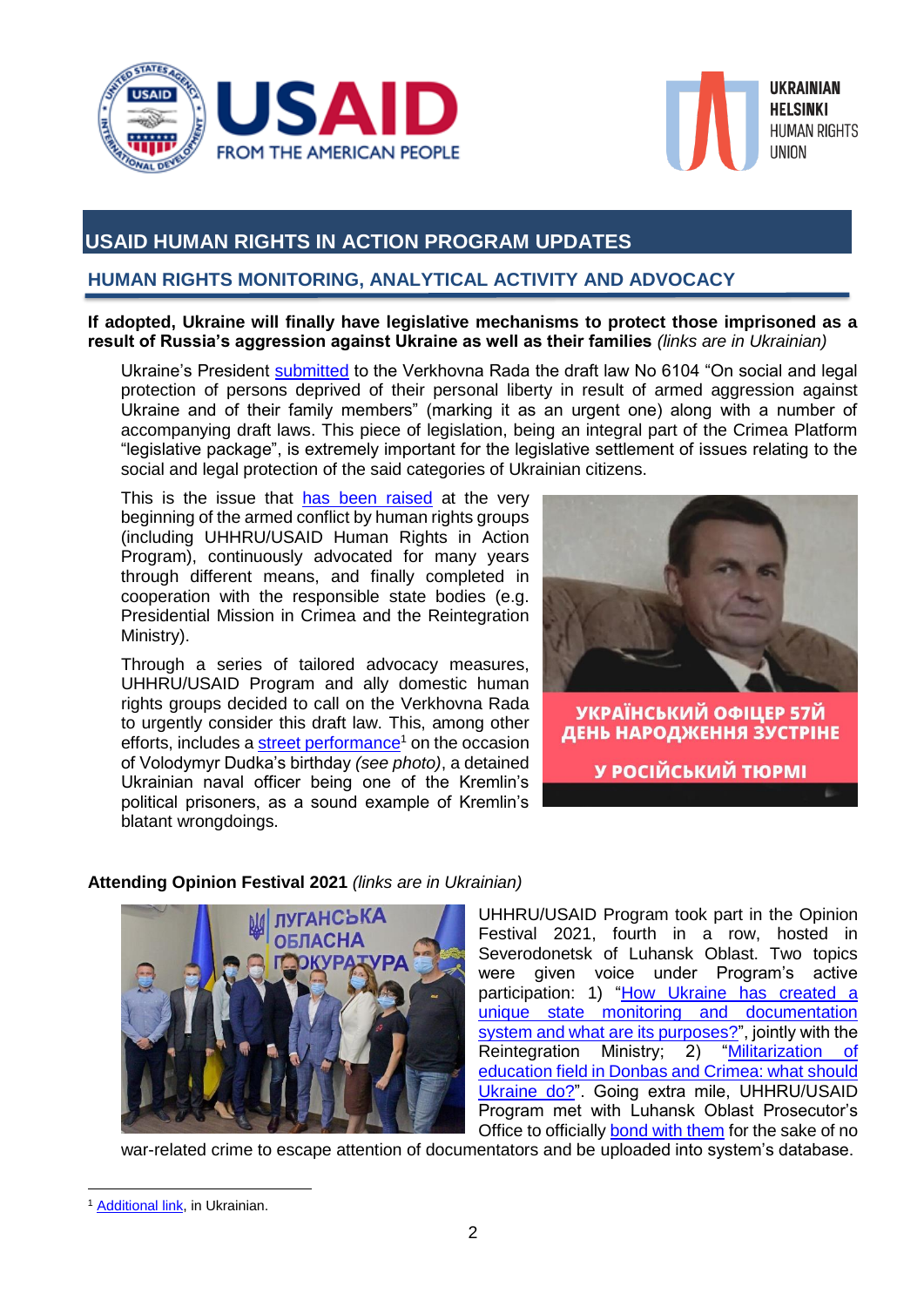



#### **Initiative to preserve truth about Crimea's occupation released in partnership with government structures**

On September 14, a [presentation](https://www.facebook.com/Ugspl/posts/4365954546785801) *(link is in Ukrainian)* of a video collection took place retrospectively displaying the issue of Crimea's occupation based on memories of witnesses, other evidences. This is a part of so-called oral history project "Crimea. Occupation" by the Ukrainian Institute of National Memory and Mission of the President of Ukraine in Crimea, into which UHHRU/ USAID Program is glad to make a contribution.

#### **In one sentence: Activities under USAID Human Rights in Action Program's and its experts' participation aimed at overcoming consequences of the armed conflict and occupation** *(links are in Ukrainian)*

- UHHRU/Program welcomes [adoption](https://www.facebook.com/Ugspl/posts/4390080254373230) of an action plan to protect schools in conflict-affected territory and stands ready to provide any expert support needed to strengthen this protection.
- UHHRU/Program's Dnipro legal aid center [released remarks](https://www.facebook.com/Ugspl/posts/4381955758519013) concerning Security Service of Ukraine's initiative to make combatants from self-proclaimed republics in Donbas, who hasn't committed any grave crimes, surrender and return to government-controlled area of Ukraine with minimized or absent further criminal prosecution – in LAC's opinion, though it is



overall helpful in terms of post-conflict settlement yet some practical flaws should not be ignored.

 UHHRU/USAID Program took part in the Forum of IHL Friends, held by Geneva Call humanitarian organization at the Ukrainian Catholic University in Kyiv, to [become a strong voice](https://www.facebook.com/Ugspl/posts/4385283234852932)  [for](https://www.facebook.com/Ugspl/posts/4385283234852932) nation-wide monitoring, documenting human rights and IHL violations amid Kremlin's aggression in Ukraine.

### <span id="page-2-0"></span>**STRATEGIC LITIGATIONS**

1

Within this direction USAID Human Rights in Action Program supports strategic legal cases domestically and internationally to protect public interests<sup>2</sup>, as well as assures their broad media coverage among professional community and public. Total number of the conflict-related cases, which have been supported by UHHRU's Strategic Litigation Centre (SLC) within the Program is over 200.

#### **Hundreds of Ukrainians are unable to get compensation for forcibly alienated, requisitioned property in the Joint Forces Operation zone**

Owners whose property (land, facilities, vehicles etc.) has been used by the Ukrainian Army for war purposes deserve compensation, but a clear legal mechanism for that is still absent, insists [our strategic litigations lawyer](https://www.facebook.com/Ugspl/posts/4347027652011824) *(link is in Ukrainian)*. She is responsible for several cases in this field

<sup>&</sup>lt;sup>2</sup> Strategic litigations are one of the most powerful tools of human rights protection; conducted in the interests of a citizen or a group of citizens to achieve systemic changes in the legal field for the benefit of society and used for the purpose of creating the case-law (precedents).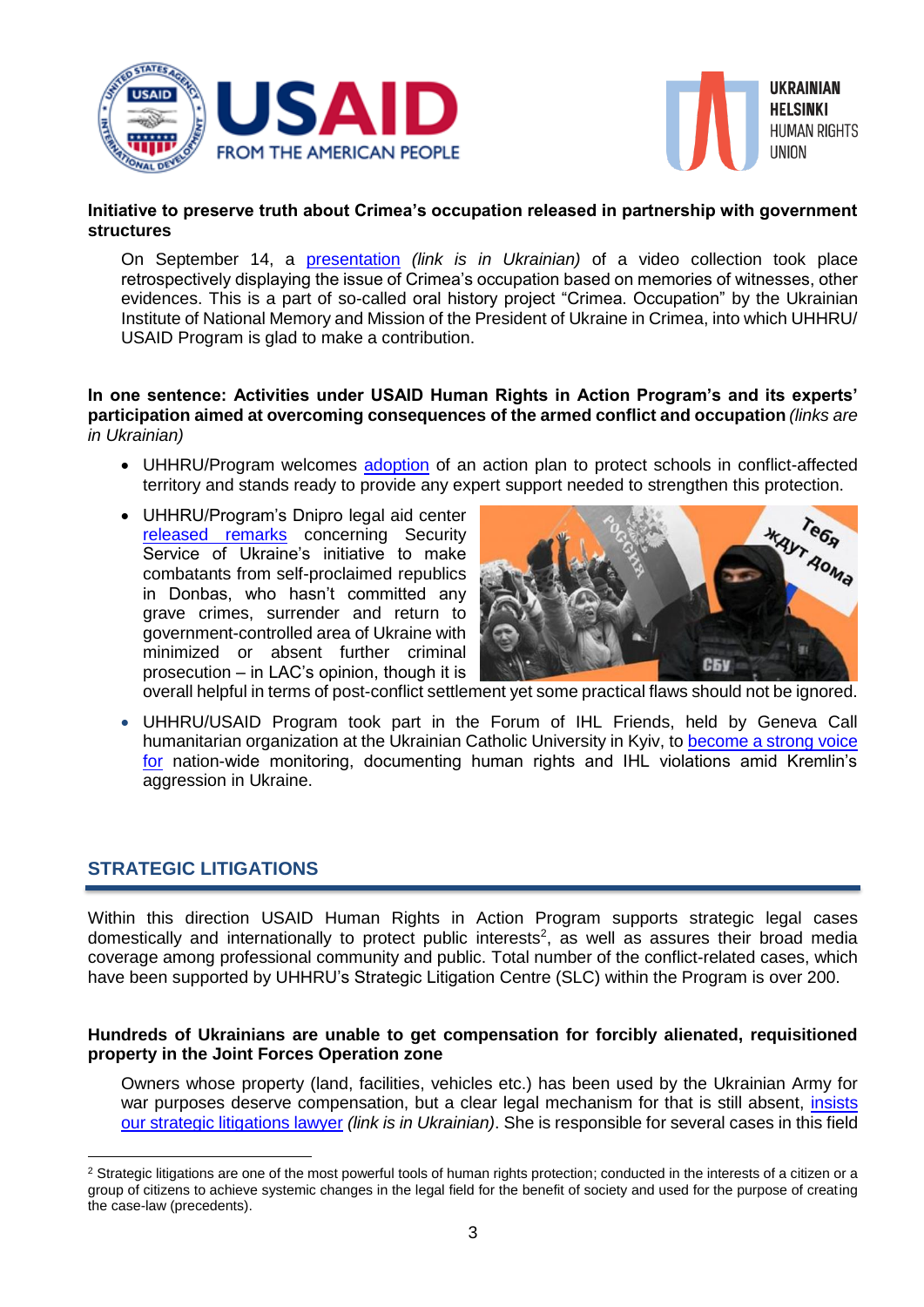



and hopes their successful outcome will help to form a solid case law to eventually find a way out of this problem where hundreds of Ukrainian citizens are stuck

#### **USAID Program's lawyer suggests ways to win legal challenge with pre-conflict cases lacking some paper files due to occupation**

A [released legal analysis](https://www.facebook.com/Ugspl/posts/4369255753122347) *(link is in Ukrainian)* is aimed at solving the issue of pre-conflict cases files of which were left in the temporarily occupied territories, lost or destroyed amidst occupation turmoil (Donbas, Crimea). This author's analysis might be a boon to the Justice Ministry (drafting a corresponding legislation to find ways out of this problem) and prosecutor's offices of Ukraine and Crimea (dealing with such cases). Throughout the text our litigation lawyer offers a number solution in legal field that can be implemented by Ukraine's legal system.

#### <span id="page-3-0"></span>**FREE LEGAL AID**

[UHHRU network](http://helsinki.org.ua/index.php?r=1.3.2) of legal aid centers (LACs) keeps on delivering free legal aid (including outreach legal consultations in the remote areas), holding information and awareness raising events in the sphere of human rights as well as documenting war crimes and conflict-related human rights abuse. USAID supports activities of the UHHRU's legal aid centers in [Toretsk,](https://www.facebook.com/UGSPL.Toretsk/?ref=br_rs) [Mariupol,](https://www.facebook.com/Приймальня-УГСПЛ-м-Маріуполі-175156829504672/?fref=ts) [Kramatorsk,](https://www.facebook.com/ugspl.kramatorsk/?ref=page_internal) [Pokrovsk](https://www.facebook.com/ugsplPOKROVSK/?fref=ts) of Donetsk oblast, [Stanytsa Luhanska,](https://www.facebook.com/%D0%9F%D1%80%D0%B8%D0%B9%D0%BC%D0%B0%D0%BB%D1%8C%D0%BD%D1%8F-%D0%A3%D0%93%D0%A1%D0%9F%D0%9B-%D1%82%D0%B5%D1%80-%D0%B3%D1%80%D0%BE%D0%BC%D0%B0%D0%B4-%D0%A1%D1%82%D0%B0%D0%BD%D0%B8%D1%87%D0%BD%D0%BE-%D0%9B%D1%83%D0%B3%D0%B0%D0%BD%D1%81%D1%8C%D0%BA%D0%BE%D0%B3%D0%BE-%D1%80%D0%B0%D0%B9%D0%BE%D0%BD%D1%83-115997769947749/?__tn__=%2CdK*F-R&eid=ARCQhsetadNjCUL7F1cYuZYHORZr3bbWhYMCG_un2jcmf7mSHsrqSCAYUxvPn9rD2sF9sHNoD0imrt2p) [Sumy](https://www.facebook.com/Приймальня-УГСПЛ-м-Суми-184659441906383/?hc_ref=NEWSFEED) an[d Dnipro](https://www.facebook.com/pgsich/) providing legal aid to conflict-affected population, as well as a [Kyiv-based Specialized LAC](https://www.facebook.com/pravdop.donbas.krym/?hc_ref=NEWSFEED&fref=nf) targeting both Crimean and Donbas residents and IDPs from their along with a Specialized Crimea-oriented LAC in Kherson.

#### **Legal assistance to those affected by the armed conflict and occupation** *(links are in Ukrainian)*

 A former volunteer combatant and a released detainee, who suffered plenty, has [finally been awarded damages](https://www.facebook.com/Ugspl/posts/4348242718556984) after Dnipro-based LAC put its best together to support his years-long bureaucracy struggle. This legal aid center also [released](https://www.facebook.com/Ugspl/posts/4326755800705676) a step-by-step graphic guide on how former detainees can receive a lump sum payment in the amount of UAH 100K



to help them recover, and from now on this algorithm can be considered successfully tested in a real-life case!

- Stanytsia Luhanska lawyers celebrate another victory after helping an [IDP woman inherit](https://www.facebook.com/Ugspl/posts/4335860576461865) her father's pension. Ukraine's Pension Fund has already paid some of the funds; the legal dispute for the rest continues.
- Government agents sometimes tries to curtail the right of a mother raising children until they reach the age of three to receive benefits covering living expenses, namely utility bills. One of the excuses for this – women allegedly often fail to notify the authorities about a change in family composition. Some officials conveniently choose to interpret the legislation in the government's favor rather than that of citizens, as [explained](https://www.facebook.com/Ugspl/posts/4412106325503956) by our lawyer using one of our successful cases as an example.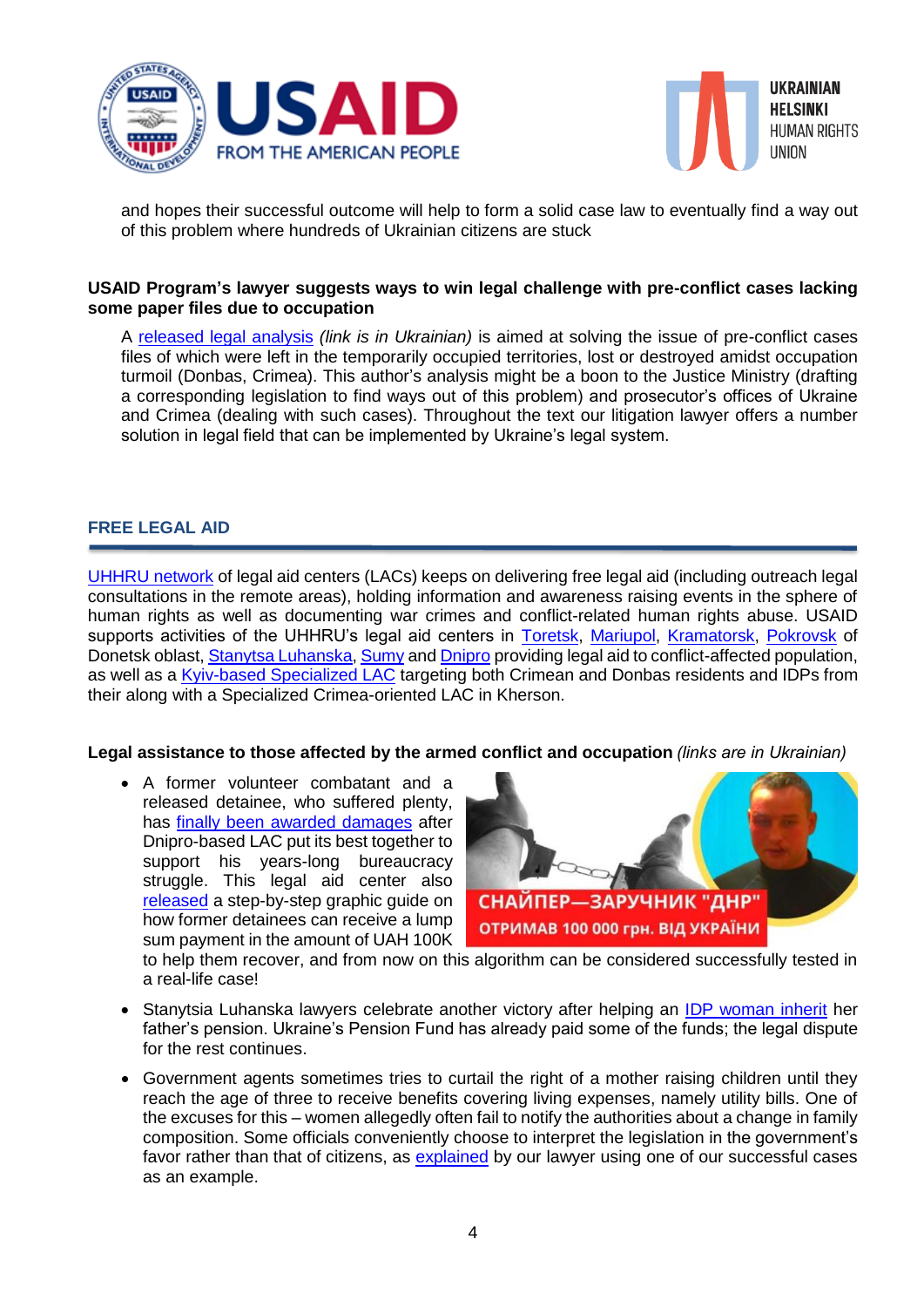



#### **Latest infographics to illustrate performance of USAID-sponsored legal aid network of UHHRU**

USAID Human Rights in Action Program continues regular reporting on the LACs' legal aid delivery in conflict-affected regions. Here is the data for **August 2021** with thematic, regional and gender disaggregation.

### <span id="page-4-0"></span>**HUMAN RIGHTS EDUCATION AND AWARENESS RAISING**

UHHRU keeps on organizing human rights training events as well as formulating a comprehensive national human rights education policy. This activity is implemented under Ukraine-wide Educational Program ["We Understand Human Rights"](http://edu.helsinki.org.ua/) (WUHR)<sup>3</sup>, which is being the only informal educational system that has the material basis for its activities – Educational Human Rights House-Chernihiv.

#### **Another phase of the "Protecting human rights under situation of the armed conflict in Ukraine" course for judges and lawyers wraps up**

The [learning](https://www.facebook.com/Ugspl/posts/4386733394707916) *(link is in Ukrainian)* dealt with international humanitarian law and investigation of international crimes at the national level. The participants did practical exercises to solidify their newly acquired knowledge, all based on real life cases. They were particularly shaken by the story of Charlie Company – a documentary about soldiers that committed massacre in Vietnam, killing over 300 civilians in local villages. This once again reminded everyone that IHL is about practice, not theory, especially considering how relevant upholding IHL is for Ukraine today amidst the ongoing hybrid armed conflict with Russia.

1



<sup>&</sup>lt;sup>3</sup> Launched in 2007, the Program envisages development of informal human rights education, contributing to cultivating a human rights culture, strengthening respect for the rule of law in Ukraine, promoting intercultural understanding and principles of peaceful conflict resolution. The Program currently counts more than 3,500 alumni from all regions of Ukraine.